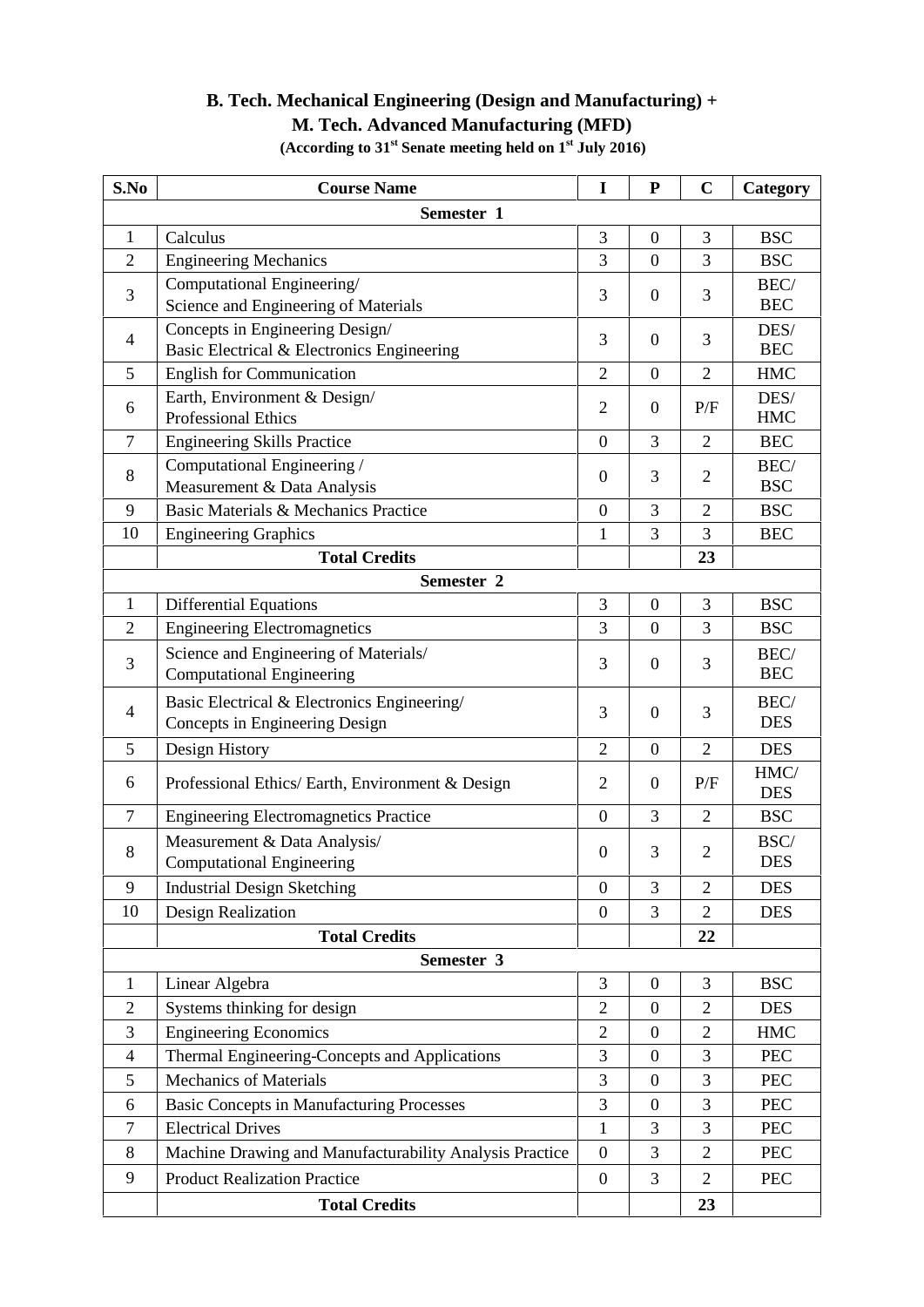| <b>Numerical Methods</b><br>3<br>3<br><b>BSC</b><br>1<br>$\boldsymbol{0}$<br>Designing Intelligent Systems<br>$\overline{2}$<br>$\overline{2}$<br>$\overline{0}$<br>$\overline{2}$<br><b>DES</b><br>$\overline{2}$<br>3<br>Sociology of Design<br>$\overline{0}$<br>$\overline{2}$<br><b>HMC</b><br>Fluid Mechanics and Heat Transfer<br>3<br>$\overline{0}$<br>3<br><b>PEC</b><br>$\overline{4}$<br>Kinematics and Dynamics of Mechanisms<br>3<br>3<br>5<br>$\boldsymbol{0}$<br><b>PEC</b><br>3<br>3<br>Quality Inspection and Product Validation<br>$\overline{0}$<br><b>PEC</b><br>6<br>3<br><b>Mechanical Design Practice</b><br>$\overline{2}$<br>7<br>$\boldsymbol{0}$<br><b>PEC</b><br>3<br>Quality Inspection and Product Validation Practice<br>$\overline{2}$<br>8<br>$\boldsymbol{0}$<br><b>PEC</b><br>3<br>Fluid Mechanics and Heat Transfer Practice<br>9<br>$\overline{2}$<br>$\mathbf{0}$<br><b>PEC</b><br><b>Total Credits</b><br>22<br>Semester 5<br>$\overline{2}$<br>$\overline{2}$<br>Sustainable Design<br>$\boldsymbol{0}$<br><b>DES</b><br>$\mathbf{1}$<br><b>Entrepreneurship and Management Functions</b><br>$\overline{2}$<br>$\overline{0}$<br>$\overline{2}$<br><b>HMC</b><br>2<br><b>Thermal Energy Systems</b><br>3<br>3<br>$\overline{0}$<br>3<br><b>PEC</b><br>Design of Machine Elements<br>3<br>3<br>$\boldsymbol{0}$<br><b>PEC</b><br>4<br>3<br>3<br>Automation in Manufacturing<br>$\overline{0}$<br>5<br><b>PEC</b><br>3<br><b>Sensors and Controls</b><br>3<br>$\boldsymbol{0}$<br><b>PEC</b><br>6<br>3<br><b>Thermal Engineering Practice</b><br>$\overline{2}$<br>7<br>$\mathbf{0}$<br><b>PEC</b><br><b>Sensors and Controls Practice</b><br>3<br>$\overline{2}$<br>8<br>$\mathbf{0}$<br><b>PEC</b><br>3<br>$\overline{2}$<br>9<br>$\boldsymbol{0}$<br><b>PEC</b><br>Manufacturing Automation Practice<br><b>Total Credits</b><br>22<br>Semester 6<br>$\overline{2}$<br>$\overline{0}$<br>$\overline{2}$<br>$\mathbf{1}$<br>Design for Quality and Reliability<br><b>DES</b><br>Product Management<br>$\overline{2}$<br>$\overline{0}$<br>$\overline{2}$<br>$\overline{2}$<br><b>HMC</b><br>$\mathfrak{Z}$<br>CNC Technology and Programming<br>3<br>3<br>$\boldsymbol{0}$<br><b>PEC</b><br>Computer Aided Design and Manufacturing<br>3<br>3<br>$\overline{0}$<br><b>PEC</b><br>$\overline{4}$<br>$\mathfrak{Z}$<br>Elective-I<br>3<br>5<br>$\boldsymbol{0}$<br><b>ELE</b><br>3<br>$\overline{0}$<br>3<br><b>ELE</b><br>Elective-II<br>6<br>$\overline{7}$<br>3<br>3<br>Microprocessors and Controllers<br>$\mathbf{1}$<br>PEC<br>3<br><b>Computer Numerical Control Practice</b><br>$\overline{0}$<br>$\overline{2}$<br>8<br><b>PEC</b> |
|-----------------------------------------------------------------------------------------------------------------------------------------------------------------------------------------------------------------------------------------------------------------------------------------------------------------------------------------------------------------------------------------------------------------------------------------------------------------------------------------------------------------------------------------------------------------------------------------------------------------------------------------------------------------------------------------------------------------------------------------------------------------------------------------------------------------------------------------------------------------------------------------------------------------------------------------------------------------------------------------------------------------------------------------------------------------------------------------------------------------------------------------------------------------------------------------------------------------------------------------------------------------------------------------------------------------------------------------------------------------------------------------------------------------------------------------------------------------------------------------------------------------------------------------------------------------------------------------------------------------------------------------------------------------------------------------------------------------------------------------------------------------------------------------------------------------------------------------------------------------------------------------------------------------------------------------------------------------------------------------------------------------------------------------------------------------------------------------------------------------------------------------------------------------------------------------------------------------------------------------------------------------------------------------------------------------------------------------------------------------------------------------------------------------------------------------------------------------------------------------------------------------------------------------------------------------------------------------------------------------------------------------------------------------------------------|
|                                                                                                                                                                                                                                                                                                                                                                                                                                                                                                                                                                                                                                                                                                                                                                                                                                                                                                                                                                                                                                                                                                                                                                                                                                                                                                                                                                                                                                                                                                                                                                                                                                                                                                                                                                                                                                                                                                                                                                                                                                                                                                                                                                                                                                                                                                                                                                                                                                                                                                                                                                                                                                                                                   |
|                                                                                                                                                                                                                                                                                                                                                                                                                                                                                                                                                                                                                                                                                                                                                                                                                                                                                                                                                                                                                                                                                                                                                                                                                                                                                                                                                                                                                                                                                                                                                                                                                                                                                                                                                                                                                                                                                                                                                                                                                                                                                                                                                                                                                                                                                                                                                                                                                                                                                                                                                                                                                                                                                   |
|                                                                                                                                                                                                                                                                                                                                                                                                                                                                                                                                                                                                                                                                                                                                                                                                                                                                                                                                                                                                                                                                                                                                                                                                                                                                                                                                                                                                                                                                                                                                                                                                                                                                                                                                                                                                                                                                                                                                                                                                                                                                                                                                                                                                                                                                                                                                                                                                                                                                                                                                                                                                                                                                                   |
|                                                                                                                                                                                                                                                                                                                                                                                                                                                                                                                                                                                                                                                                                                                                                                                                                                                                                                                                                                                                                                                                                                                                                                                                                                                                                                                                                                                                                                                                                                                                                                                                                                                                                                                                                                                                                                                                                                                                                                                                                                                                                                                                                                                                                                                                                                                                                                                                                                                                                                                                                                                                                                                                                   |
|                                                                                                                                                                                                                                                                                                                                                                                                                                                                                                                                                                                                                                                                                                                                                                                                                                                                                                                                                                                                                                                                                                                                                                                                                                                                                                                                                                                                                                                                                                                                                                                                                                                                                                                                                                                                                                                                                                                                                                                                                                                                                                                                                                                                                                                                                                                                                                                                                                                                                                                                                                                                                                                                                   |
|                                                                                                                                                                                                                                                                                                                                                                                                                                                                                                                                                                                                                                                                                                                                                                                                                                                                                                                                                                                                                                                                                                                                                                                                                                                                                                                                                                                                                                                                                                                                                                                                                                                                                                                                                                                                                                                                                                                                                                                                                                                                                                                                                                                                                                                                                                                                                                                                                                                                                                                                                                                                                                                                                   |
|                                                                                                                                                                                                                                                                                                                                                                                                                                                                                                                                                                                                                                                                                                                                                                                                                                                                                                                                                                                                                                                                                                                                                                                                                                                                                                                                                                                                                                                                                                                                                                                                                                                                                                                                                                                                                                                                                                                                                                                                                                                                                                                                                                                                                                                                                                                                                                                                                                                                                                                                                                                                                                                                                   |
|                                                                                                                                                                                                                                                                                                                                                                                                                                                                                                                                                                                                                                                                                                                                                                                                                                                                                                                                                                                                                                                                                                                                                                                                                                                                                                                                                                                                                                                                                                                                                                                                                                                                                                                                                                                                                                                                                                                                                                                                                                                                                                                                                                                                                                                                                                                                                                                                                                                                                                                                                                                                                                                                                   |
|                                                                                                                                                                                                                                                                                                                                                                                                                                                                                                                                                                                                                                                                                                                                                                                                                                                                                                                                                                                                                                                                                                                                                                                                                                                                                                                                                                                                                                                                                                                                                                                                                                                                                                                                                                                                                                                                                                                                                                                                                                                                                                                                                                                                                                                                                                                                                                                                                                                                                                                                                                                                                                                                                   |
|                                                                                                                                                                                                                                                                                                                                                                                                                                                                                                                                                                                                                                                                                                                                                                                                                                                                                                                                                                                                                                                                                                                                                                                                                                                                                                                                                                                                                                                                                                                                                                                                                                                                                                                                                                                                                                                                                                                                                                                                                                                                                                                                                                                                                                                                                                                                                                                                                                                                                                                                                                                                                                                                                   |
|                                                                                                                                                                                                                                                                                                                                                                                                                                                                                                                                                                                                                                                                                                                                                                                                                                                                                                                                                                                                                                                                                                                                                                                                                                                                                                                                                                                                                                                                                                                                                                                                                                                                                                                                                                                                                                                                                                                                                                                                                                                                                                                                                                                                                                                                                                                                                                                                                                                                                                                                                                                                                                                                                   |
|                                                                                                                                                                                                                                                                                                                                                                                                                                                                                                                                                                                                                                                                                                                                                                                                                                                                                                                                                                                                                                                                                                                                                                                                                                                                                                                                                                                                                                                                                                                                                                                                                                                                                                                                                                                                                                                                                                                                                                                                                                                                                                                                                                                                                                                                                                                                                                                                                                                                                                                                                                                                                                                                                   |
|                                                                                                                                                                                                                                                                                                                                                                                                                                                                                                                                                                                                                                                                                                                                                                                                                                                                                                                                                                                                                                                                                                                                                                                                                                                                                                                                                                                                                                                                                                                                                                                                                                                                                                                                                                                                                                                                                                                                                                                                                                                                                                                                                                                                                                                                                                                                                                                                                                                                                                                                                                                                                                                                                   |
|                                                                                                                                                                                                                                                                                                                                                                                                                                                                                                                                                                                                                                                                                                                                                                                                                                                                                                                                                                                                                                                                                                                                                                                                                                                                                                                                                                                                                                                                                                                                                                                                                                                                                                                                                                                                                                                                                                                                                                                                                                                                                                                                                                                                                                                                                                                                                                                                                                                                                                                                                                                                                                                                                   |
|                                                                                                                                                                                                                                                                                                                                                                                                                                                                                                                                                                                                                                                                                                                                                                                                                                                                                                                                                                                                                                                                                                                                                                                                                                                                                                                                                                                                                                                                                                                                                                                                                                                                                                                                                                                                                                                                                                                                                                                                                                                                                                                                                                                                                                                                                                                                                                                                                                                                                                                                                                                                                                                                                   |
|                                                                                                                                                                                                                                                                                                                                                                                                                                                                                                                                                                                                                                                                                                                                                                                                                                                                                                                                                                                                                                                                                                                                                                                                                                                                                                                                                                                                                                                                                                                                                                                                                                                                                                                                                                                                                                                                                                                                                                                                                                                                                                                                                                                                                                                                                                                                                                                                                                                                                                                                                                                                                                                                                   |
|                                                                                                                                                                                                                                                                                                                                                                                                                                                                                                                                                                                                                                                                                                                                                                                                                                                                                                                                                                                                                                                                                                                                                                                                                                                                                                                                                                                                                                                                                                                                                                                                                                                                                                                                                                                                                                                                                                                                                                                                                                                                                                                                                                                                                                                                                                                                                                                                                                                                                                                                                                                                                                                                                   |
|                                                                                                                                                                                                                                                                                                                                                                                                                                                                                                                                                                                                                                                                                                                                                                                                                                                                                                                                                                                                                                                                                                                                                                                                                                                                                                                                                                                                                                                                                                                                                                                                                                                                                                                                                                                                                                                                                                                                                                                                                                                                                                                                                                                                                                                                                                                                                                                                                                                                                                                                                                                                                                                                                   |
|                                                                                                                                                                                                                                                                                                                                                                                                                                                                                                                                                                                                                                                                                                                                                                                                                                                                                                                                                                                                                                                                                                                                                                                                                                                                                                                                                                                                                                                                                                                                                                                                                                                                                                                                                                                                                                                                                                                                                                                                                                                                                                                                                                                                                                                                                                                                                                                                                                                                                                                                                                                                                                                                                   |
|                                                                                                                                                                                                                                                                                                                                                                                                                                                                                                                                                                                                                                                                                                                                                                                                                                                                                                                                                                                                                                                                                                                                                                                                                                                                                                                                                                                                                                                                                                                                                                                                                                                                                                                                                                                                                                                                                                                                                                                                                                                                                                                                                                                                                                                                                                                                                                                                                                                                                                                                                                                                                                                                                   |
|                                                                                                                                                                                                                                                                                                                                                                                                                                                                                                                                                                                                                                                                                                                                                                                                                                                                                                                                                                                                                                                                                                                                                                                                                                                                                                                                                                                                                                                                                                                                                                                                                                                                                                                                                                                                                                                                                                                                                                                                                                                                                                                                                                                                                                                                                                                                                                                                                                                                                                                                                                                                                                                                                   |
|                                                                                                                                                                                                                                                                                                                                                                                                                                                                                                                                                                                                                                                                                                                                                                                                                                                                                                                                                                                                                                                                                                                                                                                                                                                                                                                                                                                                                                                                                                                                                                                                                                                                                                                                                                                                                                                                                                                                                                                                                                                                                                                                                                                                                                                                                                                                                                                                                                                                                                                                                                                                                                                                                   |
|                                                                                                                                                                                                                                                                                                                                                                                                                                                                                                                                                                                                                                                                                                                                                                                                                                                                                                                                                                                                                                                                                                                                                                                                                                                                                                                                                                                                                                                                                                                                                                                                                                                                                                                                                                                                                                                                                                                                                                                                                                                                                                                                                                                                                                                                                                                                                                                                                                                                                                                                                                                                                                                                                   |
|                                                                                                                                                                                                                                                                                                                                                                                                                                                                                                                                                                                                                                                                                                                                                                                                                                                                                                                                                                                                                                                                                                                                                                                                                                                                                                                                                                                                                                                                                                                                                                                                                                                                                                                                                                                                                                                                                                                                                                                                                                                                                                                                                                                                                                                                                                                                                                                                                                                                                                                                                                                                                                                                                   |
|                                                                                                                                                                                                                                                                                                                                                                                                                                                                                                                                                                                                                                                                                                                                                                                                                                                                                                                                                                                                                                                                                                                                                                                                                                                                                                                                                                                                                                                                                                                                                                                                                                                                                                                                                                                                                                                                                                                                                                                                                                                                                                                                                                                                                                                                                                                                                                                                                                                                                                                                                                                                                                                                                   |
|                                                                                                                                                                                                                                                                                                                                                                                                                                                                                                                                                                                                                                                                                                                                                                                                                                                                                                                                                                                                                                                                                                                                                                                                                                                                                                                                                                                                                                                                                                                                                                                                                                                                                                                                                                                                                                                                                                                                                                                                                                                                                                                                                                                                                                                                                                                                                                                                                                                                                                                                                                                                                                                                                   |
|                                                                                                                                                                                                                                                                                                                                                                                                                                                                                                                                                                                                                                                                                                                                                                                                                                                                                                                                                                                                                                                                                                                                                                                                                                                                                                                                                                                                                                                                                                                                                                                                                                                                                                                                                                                                                                                                                                                                                                                                                                                                                                                                                                                                                                                                                                                                                                                                                                                                                                                                                                                                                                                                                   |
|                                                                                                                                                                                                                                                                                                                                                                                                                                                                                                                                                                                                                                                                                                                                                                                                                                                                                                                                                                                                                                                                                                                                                                                                                                                                                                                                                                                                                                                                                                                                                                                                                                                                                                                                                                                                                                                                                                                                                                                                                                                                                                                                                                                                                                                                                                                                                                                                                                                                                                                                                                                                                                                                                   |
|                                                                                                                                                                                                                                                                                                                                                                                                                                                                                                                                                                                                                                                                                                                                                                                                                                                                                                                                                                                                                                                                                                                                                                                                                                                                                                                                                                                                                                                                                                                                                                                                                                                                                                                                                                                                                                                                                                                                                                                                                                                                                                                                                                                                                                                                                                                                                                                                                                                                                                                                                                                                                                                                                   |
|                                                                                                                                                                                                                                                                                                                                                                                                                                                                                                                                                                                                                                                                                                                                                                                                                                                                                                                                                                                                                                                                                                                                                                                                                                                                                                                                                                                                                                                                                                                                                                                                                                                                                                                                                                                                                                                                                                                                                                                                                                                                                                                                                                                                                                                                                                                                                                                                                                                                                                                                                                                                                                                                                   |
| <b>Product Design Practice</b><br>$\overline{2}$<br>9<br>$\overline{2}$<br>$\boldsymbol{0}$<br><b>DES</b>                                                                                                                                                                                                                                                                                                                                                                                                                                                                                                                                                                                                                                                                                                                                                                                                                                                                                                                                                                                                                                                                                                                                                                                                                                                                                                                                                                                                                                                                                                                                                                                                                                                                                                                                                                                                                                                                                                                                                                                                                                                                                                                                                                                                                                                                                                                                                                                                                                                                                                                                                                         |
| <b>Total Credits</b><br>23                                                                                                                                                                                                                                                                                                                                                                                                                                                                                                                                                                                                                                                                                                                                                                                                                                                                                                                                                                                                                                                                                                                                                                                                                                                                                                                                                                                                                                                                                                                                                                                                                                                                                                                                                                                                                                                                                                                                                                                                                                                                                                                                                                                                                                                                                                                                                                                                                                                                                                                                                                                                                                                        |
| Semester 7                                                                                                                                                                                                                                                                                                                                                                                                                                                                                                                                                                                                                                                                                                                                                                                                                                                                                                                                                                                                                                                                                                                                                                                                                                                                                                                                                                                                                                                                                                                                                                                                                                                                                                                                                                                                                                                                                                                                                                                                                                                                                                                                                                                                                                                                                                                                                                                                                                                                                                                                                                                                                                                                        |
| $\overline{2}$<br>Data Analytics<br>$\boldsymbol{0}$<br>$\overline{2}$<br><b>HMC</b><br>1                                                                                                                                                                                                                                                                                                                                                                                                                                                                                                                                                                                                                                                                                                                                                                                                                                                                                                                                                                                                                                                                                                                                                                                                                                                                                                                                                                                                                                                                                                                                                                                                                                                                                                                                                                                                                                                                                                                                                                                                                                                                                                                                                                                                                                                                                                                                                                                                                                                                                                                                                                                         |
| 3<br>3<br>$\overline{0}$<br><b>Advanced Machining Processes</b><br>$\overline{2}$<br><b>PEC</b>                                                                                                                                                                                                                                                                                                                                                                                                                                                                                                                                                                                                                                                                                                                                                                                                                                                                                                                                                                                                                                                                                                                                                                                                                                                                                                                                                                                                                                                                                                                                                                                                                                                                                                                                                                                                                                                                                                                                                                                                                                                                                                                                                                                                                                                                                                                                                                                                                                                                                                                                                                                   |
| 3<br>3<br><b>Additive Manufacturing</b><br>3<br>$\boldsymbol{0}$<br><b>PEC</b>                                                                                                                                                                                                                                                                                                                                                                                                                                                                                                                                                                                                                                                                                                                                                                                                                                                                                                                                                                                                                                                                                                                                                                                                                                                                                                                                                                                                                                                                                                                                                                                                                                                                                                                                                                                                                                                                                                                                                                                                                                                                                                                                                                                                                                                                                                                                                                                                                                                                                                                                                                                                    |
| $\mathfrak{Z}$<br><b>Manufacturing Systems</b><br>3<br>$\boldsymbol{0}$<br><b>PEC</b><br>4                                                                                                                                                                                                                                                                                                                                                                                                                                                                                                                                                                                                                                                                                                                                                                                                                                                                                                                                                                                                                                                                                                                                                                                                                                                                                                                                                                                                                                                                                                                                                                                                                                                                                                                                                                                                                                                                                                                                                                                                                                                                                                                                                                                                                                                                                                                                                                                                                                                                                                                                                                                        |
| 3<br>3<br>Elective-III<br>5<br>$\overline{0}$<br><b>ELE</b>                                                                                                                                                                                                                                                                                                                                                                                                                                                                                                                                                                                                                                                                                                                                                                                                                                                                                                                                                                                                                                                                                                                                                                                                                                                                                                                                                                                                                                                                                                                                                                                                                                                                                                                                                                                                                                                                                                                                                                                                                                                                                                                                                                                                                                                                                                                                                                                                                                                                                                                                                                                                                       |
| 3<br>3<br>Free Elective-I<br>$\boldsymbol{0}$<br><b>ELE</b><br>6                                                                                                                                                                                                                                                                                                                                                                                                                                                                                                                                                                                                                                                                                                                                                                                                                                                                                                                                                                                                                                                                                                                                                                                                                                                                                                                                                                                                                                                                                                                                                                                                                                                                                                                                                                                                                                                                                                                                                                                                                                                                                                                                                                                                                                                                                                                                                                                                                                                                                                                                                                                                                  |
| 3<br>3<br>Design of Experiments Practice<br>$\mathbf{1}$<br>7<br><b>PEC</b>                                                                                                                                                                                                                                                                                                                                                                                                                                                                                                                                                                                                                                                                                                                                                                                                                                                                                                                                                                                                                                                                                                                                                                                                                                                                                                                                                                                                                                                                                                                                                                                                                                                                                                                                                                                                                                                                                                                                                                                                                                                                                                                                                                                                                                                                                                                                                                                                                                                                                                                                                                                                       |
| $\overline{3}$<br>Product Life Cycle Management Practice<br>$\overline{2}$<br>8<br>$\boldsymbol{0}$<br>PEC                                                                                                                                                                                                                                                                                                                                                                                                                                                                                                                                                                                                                                                                                                                                                                                                                                                                                                                                                                                                                                                                                                                                                                                                                                                                                                                                                                                                                                                                                                                                                                                                                                                                                                                                                                                                                                                                                                                                                                                                                                                                                                                                                                                                                                                                                                                                                                                                                                                                                                                                                                        |
| <b>Total Credits</b><br>22                                                                                                                                                                                                                                                                                                                                                                                                                                                                                                                                                                                                                                                                                                                                                                                                                                                                                                                                                                                                                                                                                                                                                                                                                                                                                                                                                                                                                                                                                                                                                                                                                                                                                                                                                                                                                                                                                                                                                                                                                                                                                                                                                                                                                                                                                                                                                                                                                                                                                                                                                                                                                                                        |